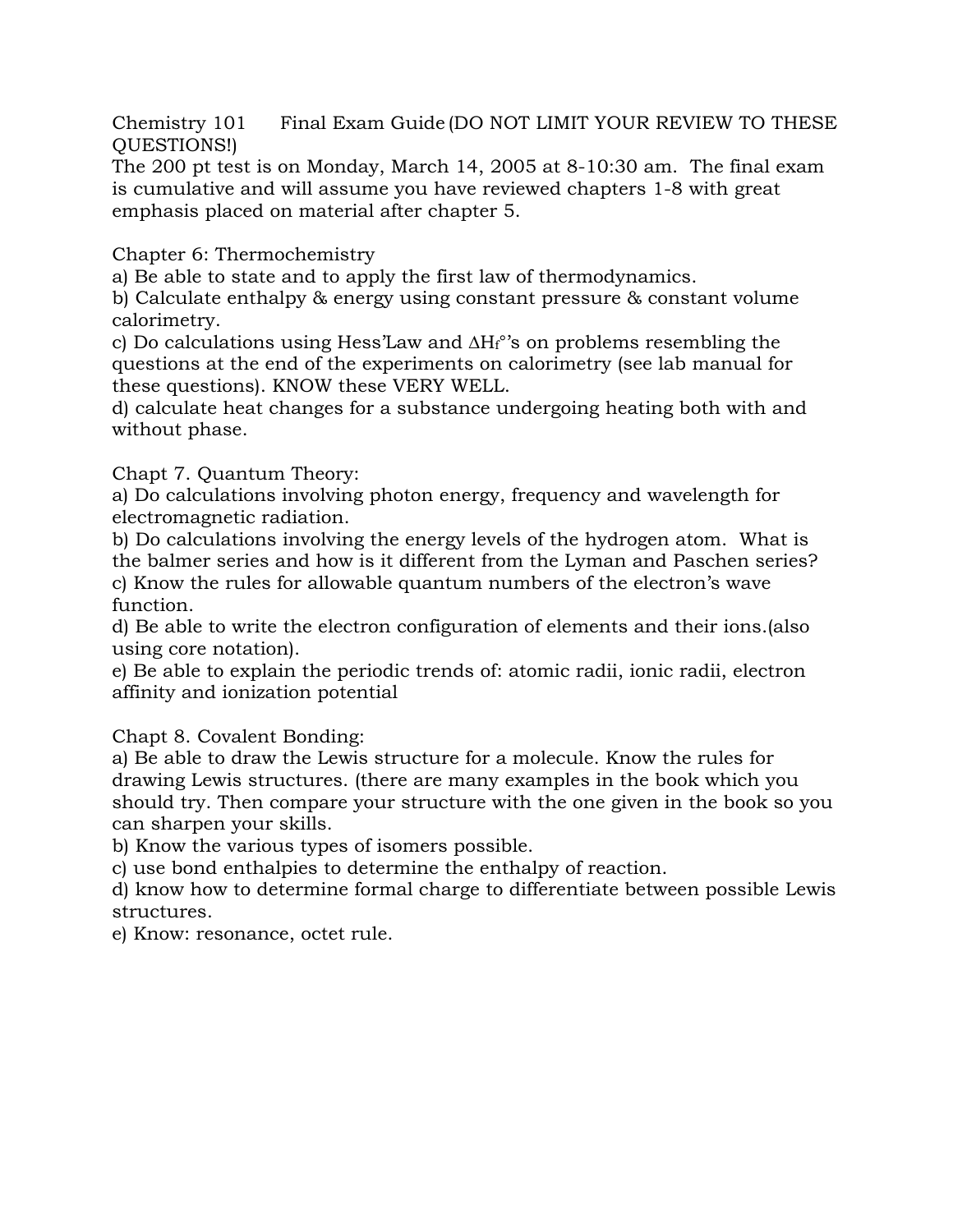Below are some practice review question. Be able to do all homework in chapt 8.

1) An acidic compound composed of 2.1%H, 29.8% N and 68.1% O has a molecular mass of 47 g/mol.a) What is the empirical formula of the compound? b) What is the name of the compound? c) What is the Lewis structure if H is bonded to O? d) What is the electron domain geometry around N? e) What is the molecular geometry of the molecule (describe all angles)? f) Give the formal charge of nitrogen and oxygen in the molecule. g) Predict the polar/nonpolar nature of this molecule? h) What are the hybrid orbitals present in the N atom? in the O atom?

2) Explain the periodic trends: atomic radii, ionization energy, electron affinity. Explain "anomalies" in the ionization energy trend involving  $2<sup>nd</sup>$  row elements.

3) a) Using "box" notation, draw the occupied orbitals of neutral vanadium. How many unpaired electrons is in V? b) Explain why nitrogen has a higher first ionization energy than oxygen. Explain why it has a higher first ionization energy than carbon.

4) Periodic trends: Arrange following in order of a) increasing size:Ar,  $S^2$ ,  $K^2$ <sup>+</sup> , b) increasing ionization energy: F, S, Al, He c) increasing electronegativity: Se, Ne, O d) molecular polarity: H<sub>2</sub>O, CO<sub>2</sub>, NO<sub>2</sub><sup>-</sup>. Draw their Lewis structures.

5) Consider the following molecules, and fill in the information requested below each molecular formula:(note that some may violate the octet rule) H2O,  $XeF4$ , PCl<sub>5</sub>, SO<sub>4</sub><sup>2-</sup>

6) Write down the electron configurations of Li2, O2, N2 in terms of its MOs (molecular orbitals). Compare their bond orders and predict their magnetic properties. Write down their Lewis structures.

7) Consider the reaction of oxalic acid (H2C2O4) with nitrous acid (HNO2) to form carbon dioxide gas, nitrogen monoxide, and water. a) write the balanced equation. b) what type of reactions is this? If redox, identify the reducing and oxidizing agent. c) Determine the oxidation numbers of all elements involved.

8) Describe or explain scientic contributions made by Dalton, Mendeleev, Planck, Einstein, Thomson, Bohr, Schrodinger, de Broglie & Heisenberg in our modern understanding of the atom. What is the wavelength of a proton  $(1.67x10^{-27}$  kg) travelling at  $1.2x10^{5}$ m/s?